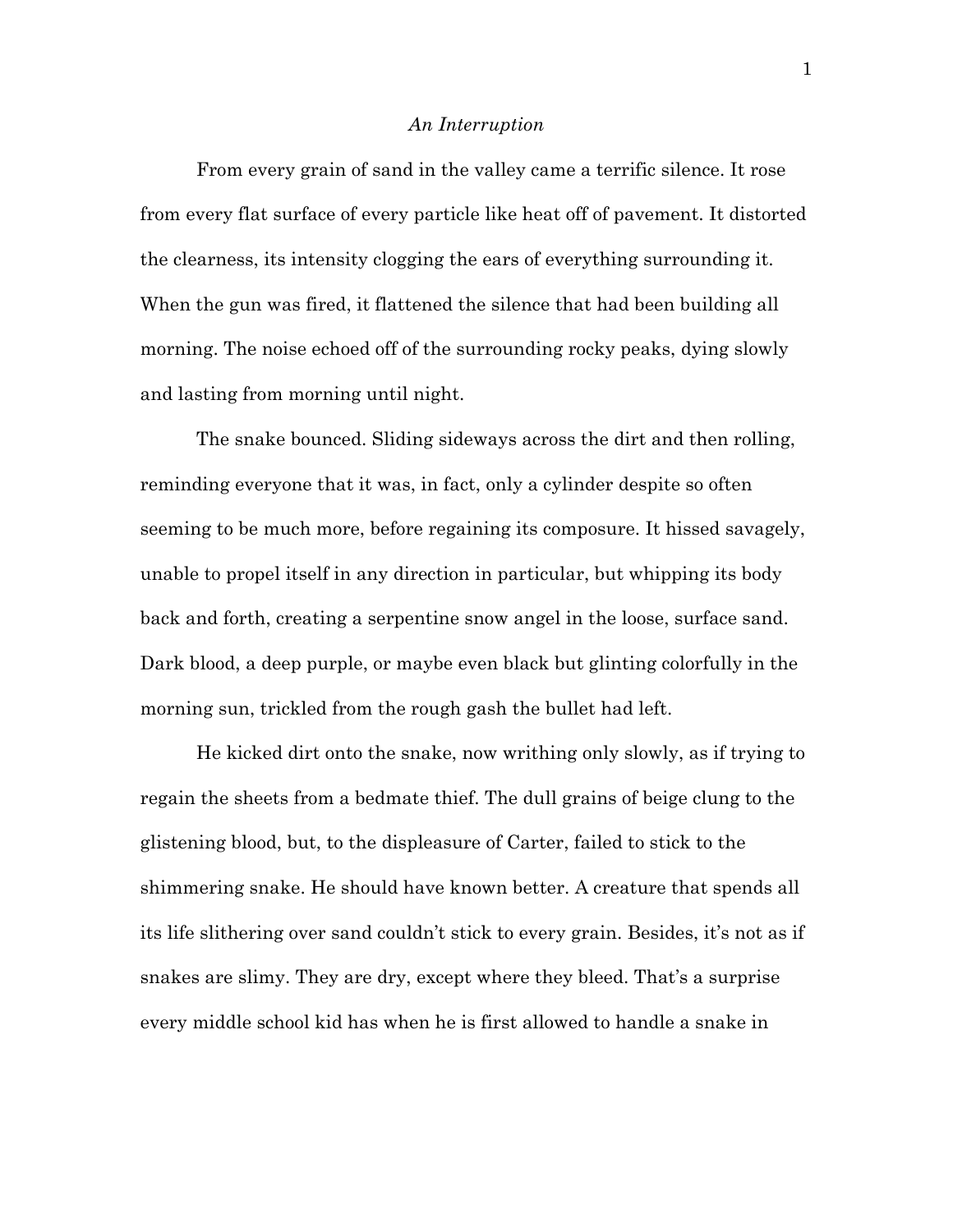school or catches one in his neighbor's garden. They aren't slimy at all. Why would sand stick to them?

Carter carefully replaced the gun into the holster that fit comfortably and loosely on his belt. He pulled the leather strap over the sweaty piece of steel where his palm had held the weapon. He gave it a swift and comradely pat and looked at the snake and the sandy blood. He smiled. Even if the sand hadn't clung to the snake, the dulled look of the impure blood was enough to take some of the painterly quality from the scene. In a few minutes, the snake would stop moving and what was left of the wet blood would seep into the dry ground that surely begged for its moisture. Then he would just have a dead snake. He could deal with a dead snake.

He was behind schedule now. He finished his walk to the low, stone barn in which the cows spent the night. Sliding the wooden stool into place with a kick of his right foot, he seated himself and tugged at the udders of Athena, the sandy colored cow that was the larger and lazier of the pair. Susana, or "Sweet, Sweet, Suz" as Carter had taken to calling her, was already out of the barn. No doubt traipsing around the small yard littered with shit and shit covered hay, no doubt paying no mind to the dying snake. It was probably dead now anyway.

Milk slapped into the plastic bucket in sharp squirts, slowly descending in pressure and alternating in direction as Carter moved from one teat to the next. Each squirt was like a soft hiss in the quiet of the barn, and